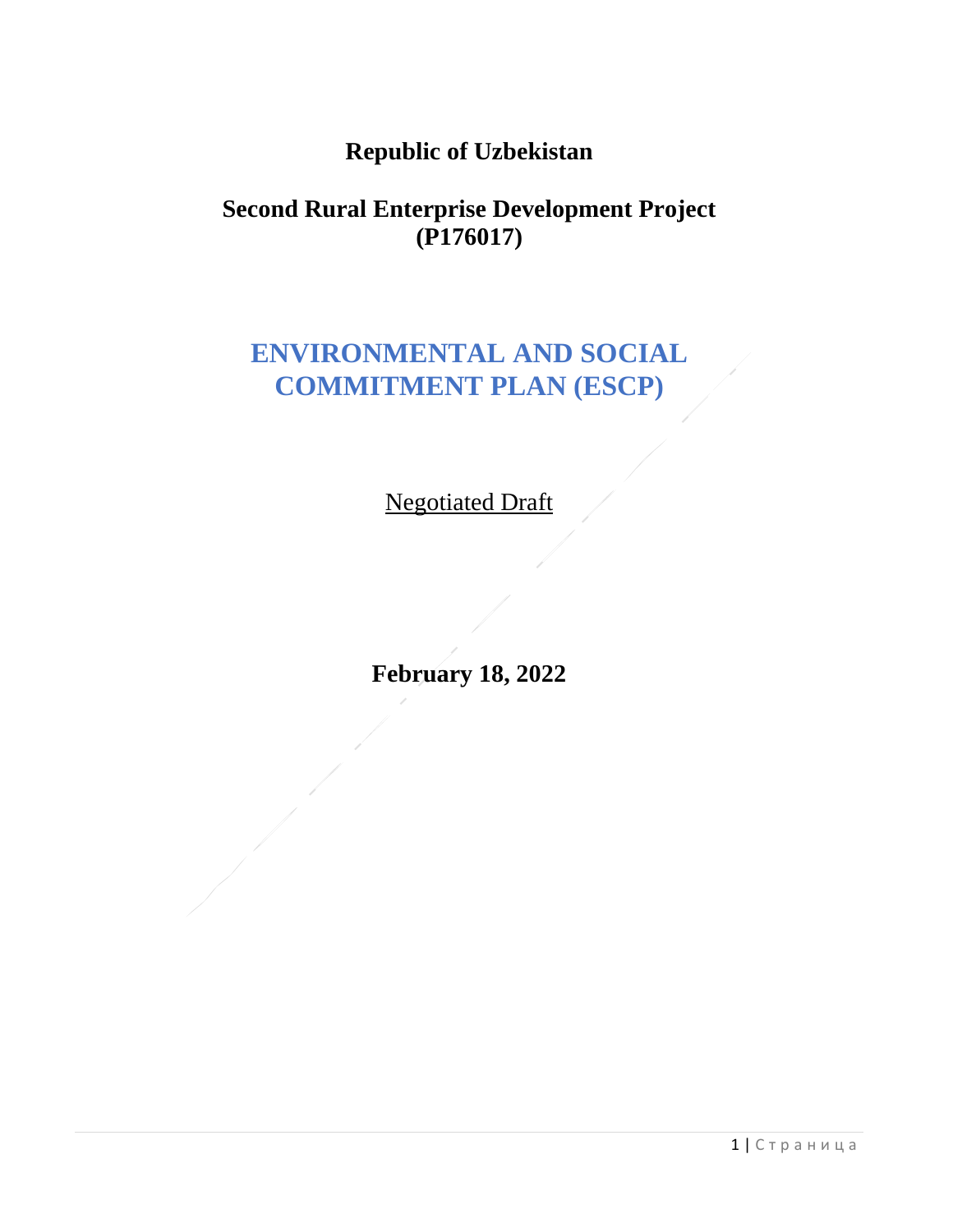### **ENVIRONMENTAL AND SOCIAL COMMITMENT PLAN (ESCP)**

- 1. The Republic of Uzbekistan (hereafter the Borrower) shall implement Second Rural Enterprise Development Project through the Agency for the Development of Entrepreneurship (the Agency) under the Ministry of Economic Development and Poverty Reduction (MEDPR). The International Bank for Reconstruction and Development (hereafter the Bank) has agreed to provide financing for the project.
- 2. The Borrower shall carry out the Project in accordance with the Environmental and Social Standards (ESSs) of the World Bank. This Environmental and Social Commitment Plan (ESCP) sets out essential measures and actions, any specific documents or plans, as well as the timing for each of these Actions to be carried out or caused by the Borrower, including the timeframe of the actions and measures, institutional, staffing, training, monitoring and reporting arrangements, grievance management and the environmental and social assessments and instruments to be prepared or updated, disclosed, consulted, adopted and implemented under this ESCP and the relevant ESSs, all in manner acceptable to the Bank.
- 3. The Borrower shall also comply with the provisions of any other environmental and social (E&S) documents required under the Environmental and Social Framework (ESF) and referred to in the current ESCP, including the Environmental and Social Management Framework (ESMF), Environmental and Social Impact Assessment (ESIA), Environmental and Social Management Plans (ESMP), Labor Management Procedures (LMP) and Stakeholder Engagement Plan (SEP), as well as the timeframes specified in these E&S documents.
- 4. The Borrower is responsible for compliance with all the requirements of the ESCP, even where the implementation of specific measures and actions is performed by the ministry, agency or unit referred to above in the item #1.
- 5. The implementation of the essential measures and actions set out in this ESCP shall be monitored and reported to the Bank by the Borrower, as required by the ESCP and the terms of the legal agreement, and the Bank will monitor and assess the progress and accomplishment of material measures and actions throughout the entire period of Project implementation.
- 6. As agreed by the Bank and the Borrower, this ESCP may be revised from time to time during the implementation of the Project to reflect adaptive management of Project changes and unforeseen circumstances or in response to assessment of the Project performance carried out under the ESCP itself. In such circumstances, the Borrower shall agree to the changes with the Bank and shall update the ESCP to reflect such changes. Agreement on the changes to the ESCP shall be documented through an exchange of letters signed between the Bank and the Borrower. The Borrower shall promptly disclose the updated ESCP.
- 7. Where Project changes, unforeseen circumstances or Project performance result in changes to the risks and impacts during the project implementation, the Borrower shall provide additional funds, if needed, for the implementation of actions and measures to address such risks and impacts.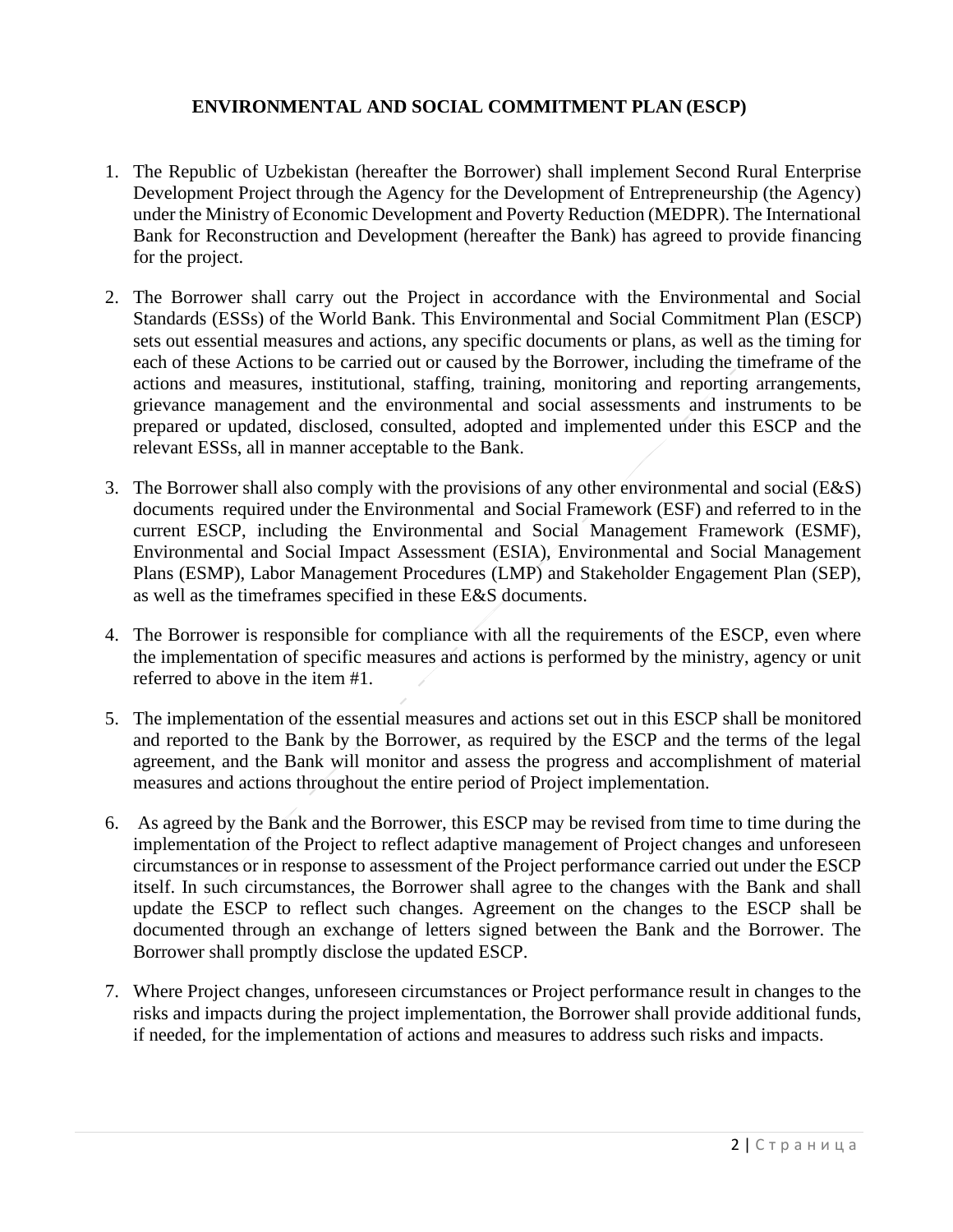|   | <b>ESSENTIAL MEASURES AND ACTIONS</b>                                                                                                                                                                                                                                                                                                                                                                                                                                                                                                                                                                                                                                                                                                                                                  | <b>TIMEFRAME</b>                                                                                                                                                                          | <b>RESPONSIBLE ENTITY/</b><br><b>AUTHORITY</b> |
|---|----------------------------------------------------------------------------------------------------------------------------------------------------------------------------------------------------------------------------------------------------------------------------------------------------------------------------------------------------------------------------------------------------------------------------------------------------------------------------------------------------------------------------------------------------------------------------------------------------------------------------------------------------------------------------------------------------------------------------------------------------------------------------------------|-------------------------------------------------------------------------------------------------------------------------------------------------------------------------------------------|------------------------------------------------|
|   | <b>MONITORING AND REPORTING</b>                                                                                                                                                                                                                                                                                                                                                                                                                                                                                                                                                                                                                                                                                                                                                        |                                                                                                                                                                                           |                                                |
| A | <b>REGULAR REPORTING</b><br>Prepare and submit to the Bank regular monitoring reports on the<br>environmental, social health and safety (ESHS) performance of the<br>Project, including, but not limited to, the implementation of the<br>ESCP, status of preparation and implementation of E&S documents<br>required under the ESCP, stakeholder engagement activities,<br>functioning of grievance mechanism (s).<br>Ensure frequency and content of monitoring reports is detailed in<br>the Project Operations Manual and implemented accordingly.                                                                                                                                                                                                                                 | Starting 30 days after the Project<br>Effective Date and Semi-annual reports<br>during the implementation of the Project                                                                  | Agency                                         |
| B | <b>INCIDENTS AND ACCIDENTS</b><br>Promptly notify the Bank any incidents or accidents related to the<br>Project that have or are likely to have a significant adverse impact<br>on the environment, affected communities, the public or Project<br>workers.                                                                                                                                                                                                                                                                                                                                                                                                                                                                                                                            | Notify the Bank within 48 hours of<br>receipt of the information on the incident<br>or emergency                                                                                          | Agency                                         |
|   | Provide sufficiently detailed information about the incident or<br>accident, findings of the Root Cause Analysis (RCA), indicating<br>immediate measures taken or that are planned to be taken to address<br>it, and any information provided by any contractor and supervising<br>entity, as appropriate. Subsequently, as per the Bank request,<br>prepare a report on the incident or accident and propose measures<br>to prevent its recurrence.<br>Include in bidding documents of contractors that prompt<br>notification of accident and incidents remain inclusive under<br>contractor's Environmental and Social Management Plan (ESMP).<br>Ensure and monitor that an incident register at all construction sites<br>is kept by the contractors throughout the Project life. | A subsequent detailed report will be<br>provided within a timeframe acceptable<br>to the Bank.<br>File a closure report within 30 days or<br>another timeframe acceptable to the<br>Bank. | Agency                                         |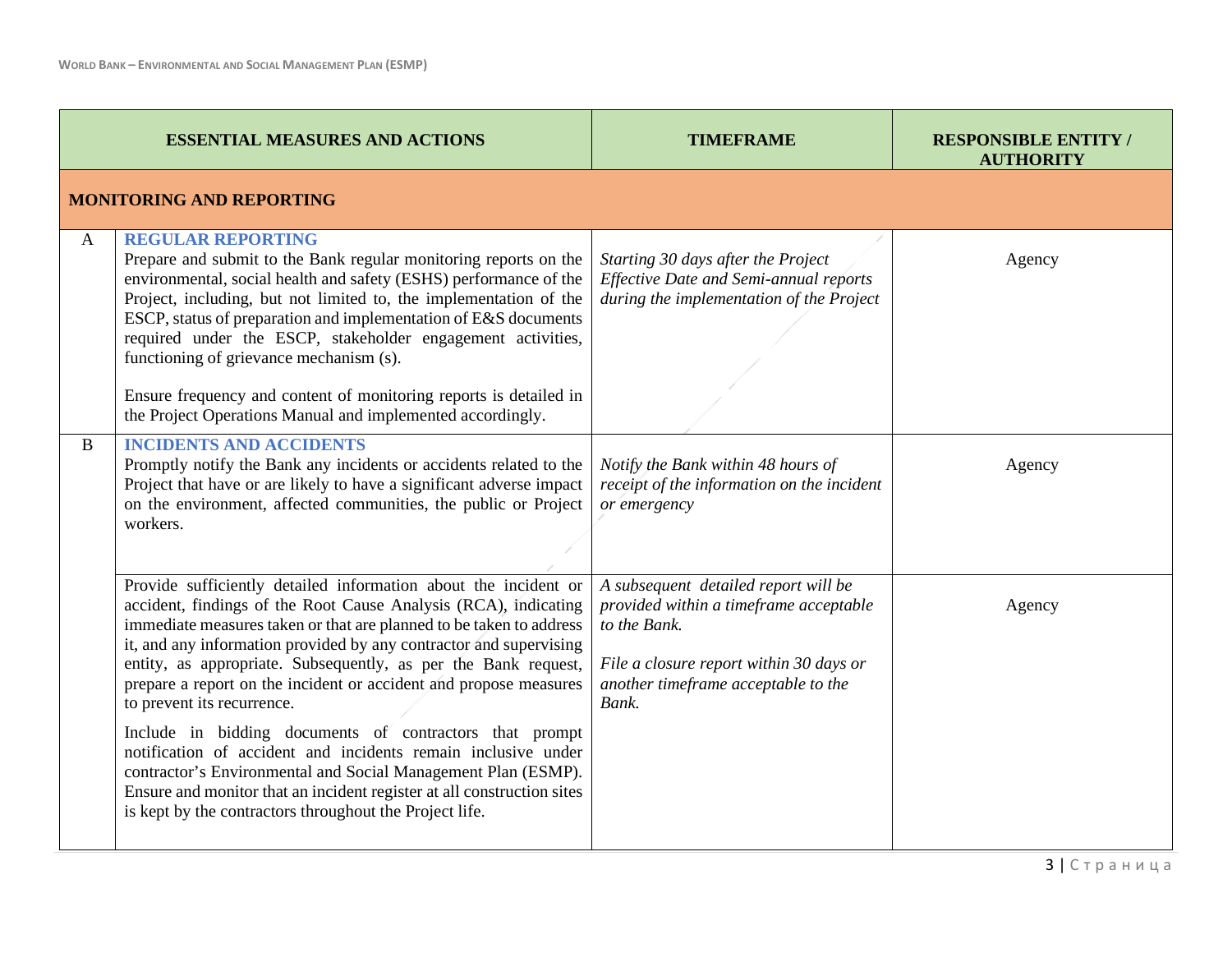|               | <b>ESSENTIAL MEASURES AND ACTIONS</b>                                                                                                                                                                                                                                                                                                                                                                       | <b>TIMEFRAME</b>                                                                                                                                          | <b>RESPONSIBLE ENTITY/</b><br><b>AUTHORITY</b>     |
|---------------|-------------------------------------------------------------------------------------------------------------------------------------------------------------------------------------------------------------------------------------------------------------------------------------------------------------------------------------------------------------------------------------------------------------|-----------------------------------------------------------------------------------------------------------------------------------------------------------|----------------------------------------------------|
| $\mathcal{C}$ | <b>MONTHLY REPORTS OF CONTRACTORS</b><br>All contractors working on the Project shall be required to provide<br>reports on the implementation of the ESMP, Occupational Health<br>and Safety, as well as the implementation of the General and<br>Workers Grievance Mechanisms to the Agency. The Agency shall<br>include summary analysis of status of grievances to the Bank in<br>their regular reports. | Monthly reports of Contractors to the<br><b>Agency throughout Project</b><br>implementation                                                               | Agency                                             |
|               | The recipient of the credit line shall be required to provide reports<br>on the implementation of the ESMP and on the Labor Management<br>Procedures (LMP) and on Occupational Health and Safety (OHS)<br>aspects to the corresponding PFI. The PFIs on a quarterly basis,<br>shall present reports to the Agency. Information from these reports<br>shall be included in the biannual reports to the Bank. | Quarterly reports of beneficiaries to<br><b>PFIs</b><br>Quarterly reports of PFIs to the Agency<br>Semi-annual reports of the Agency to the<br>World Bank | Agency<br><b>PFIs</b><br>Sub-project beneficiaries |
|               | ESS1: ASSESSMENT AND MANAGEMENT OF ENVIRONMENTAL AND SOCIAL RISKS AND IMPACTS                                                                                                                                                                                                                                                                                                                               |                                                                                                                                                           |                                                    |
| 1.1           | <b>ORGANIZATIONAL STRUCTURE</b><br>Establish and maintain Project Implementation Unit (PIU) with<br>qualified staff and resources to support the management of ESHS<br>risks and adverse impacts of the Project, including a minimum of<br>one environmental expert, one social expert under PIU, and<br>Environmental and Social specialists in regional branches (one per<br>region).                     | Within one month after the Project<br>Effective Date and throughout the<br>Project lifetime.                                                              | Agency                                             |
|               | Obligate contractors to assign and retain environmental, social and<br>OHS experts by including this requirement in bidding documents<br>(depending on the duration of the contract, these experts may be<br>part time). Bidding documents to the Contractors shall also<br>contain the clause on penalty in case of non-hiring of OHS<br>experts.                                                          | Throughout the sub-project<br>implementation period.                                                                                                      |                                                    |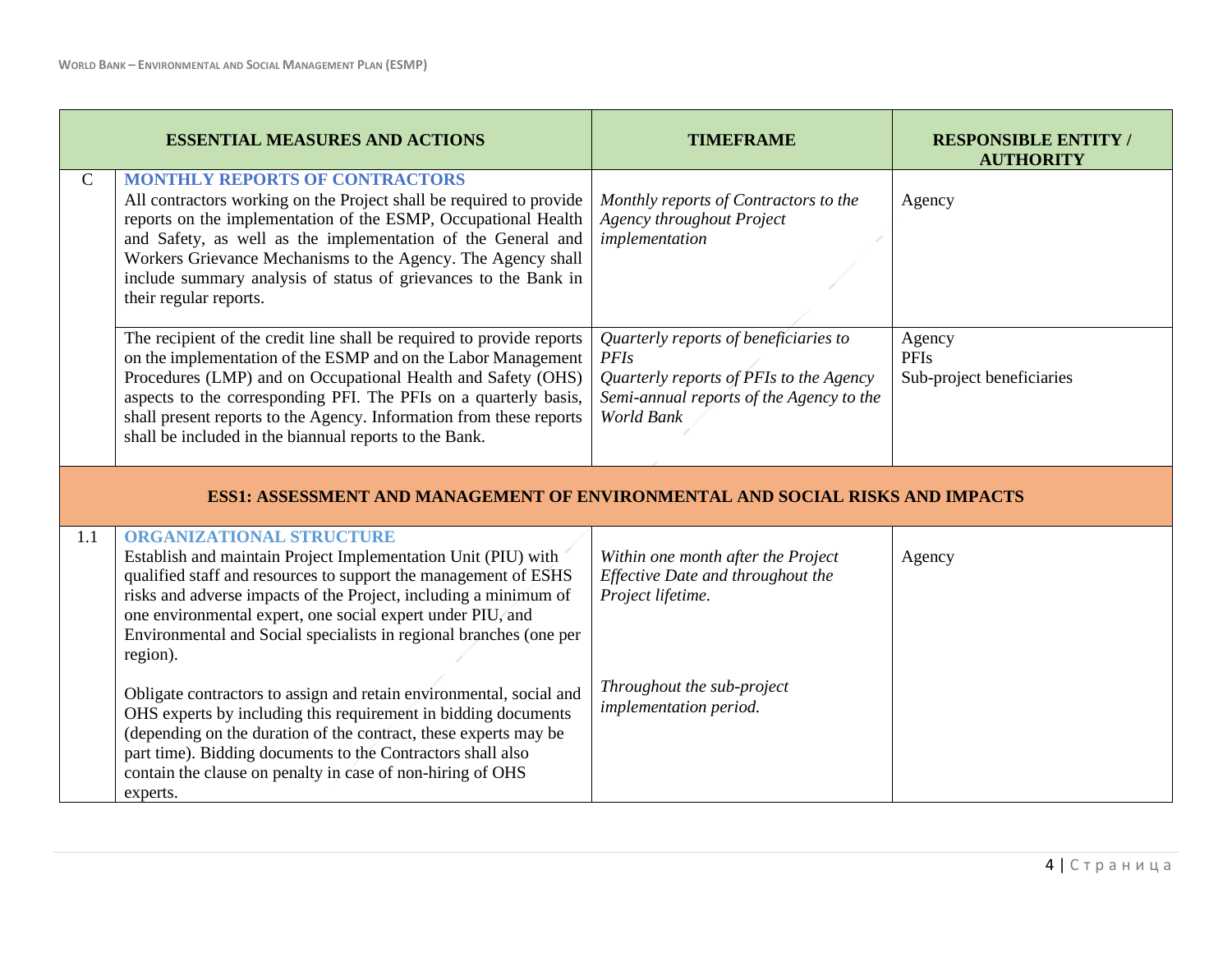|     | <b>ESSENTIAL MEASURES AND ACTIONS</b>                                                                                                                                                                                                                                                                                                                                                                        | <b>TIMEFRAME</b>                                                                                                                                              | <b>RESPONSIBLE ENTITY</b><br><b>AUTHORITY</b> |
|-----|--------------------------------------------------------------------------------------------------------------------------------------------------------------------------------------------------------------------------------------------------------------------------------------------------------------------------------------------------------------------------------------------------------------|---------------------------------------------------------------------------------------------------------------------------------------------------------------|-----------------------------------------------|
| 1.2 | <b>ENVIRONMENTAL AND SOCIAL ASSESSMENT</b><br>Finalize, disclose, adopt, and implement the ESMF in accordance<br>with ESS1, which defines the guiding principles, rules and<br>procedures for the preparation of environmental and social<br>screening, assessment, review, management, and monitoring<br>procedures for all activities and sub-projects, including COVID<br>19-related measures.            | Prepare the draft ESMF prior to the<br>Project appraisal and finalize by Project<br>effectiveness.<br>Implement the ESMF throughout the<br>Project lifecycle. | Agency                                        |
|     | If necessary, update the ESMF in consultation with the World Bank.<br><b>Exclusion List.</b><br>Activities that could lead to the potential for temporary or<br>permanent forced land acquisition, restrictions on land use,<br>economic activities or access to resources to households, legal<br>entities regardless of the type of legal ownership will be excluded<br>from financing under this Project. | In the course of Project implementation<br>with consent of the World Bank                                                                                     | Agency                                        |
| 1.3 | <b>MANAGEMENT TOOLS</b><br>Prepare, disclose, adopt, and implement site-specific ESAs and<br>other instruments such as LMP, Pest Management measures<br>included in the ESMF, Occupational Health and Safety measures,<br>Chance Find Procedure, and any other instruments required in a<br>manner acceptable to the Bank.                                                                                   | Before tendering works for the relevant<br>activities are commenced, and thereafter<br>implemented throughout the sub-project<br>lifetime.                    | Agency<br><b>PFIs</b>                         |
| 1.4 | <b>MANAGEMENT OF CONTRACTORS</b><br>Incorporate the requirements of the Bank-approved ESMPs, LMP<br>and any other relevant instruments into the tendering documents<br>and contracts with contractors and supervising firms. Thereafter<br>ensure that the contractors and supervising firms comply with the<br>ESHS specifications of their respective contracts.                                           | Before the start of tendering process for<br>the relevant activities                                                                                          | Agency<br>Sub-project beneficiaries           |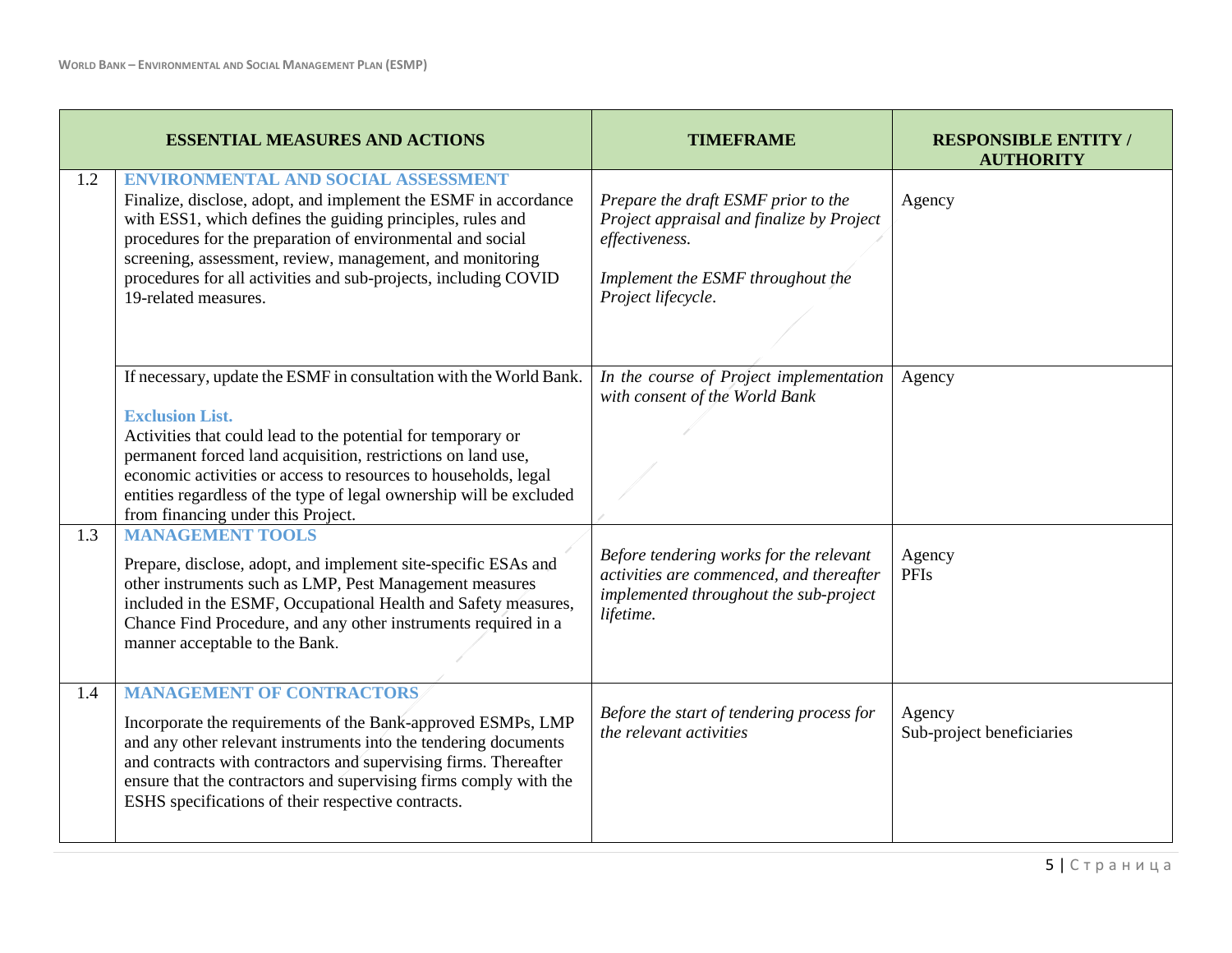|     | <b>ESSENTIAL MEASURES AND ACTIONS</b>                                                                                                                                                                                                                                                                  | <b>TIMEFRAME</b>                                                                                                                                                                                                   | <b>RESPONSIBLE ENTITY</b><br><b>AUTHORITY</b>      |  |
|-----|--------------------------------------------------------------------------------------------------------------------------------------------------------------------------------------------------------------------------------------------------------------------------------------------------------|--------------------------------------------------------------------------------------------------------------------------------------------------------------------------------------------------------------------|----------------------------------------------------|--|
|     | Ensure that C-ESMPs are prepared, consulted upon and<br>implemented by the contractors on specific project sites                                                                                                                                                                                       | Prior to commencement of works on<br>project sites.                                                                                                                                                                | Agency                                             |  |
|     | Make sure that contractors, including those who are using funds<br>from the credit line, develop ESMPs and the LMPs, comply with<br>them and report on them in accordance with the requirements of<br>the current ESCP.                                                                                | During the implementation of the Project                                                                                                                                                                           | Agency<br>Sub-project beneficiaries<br><b>PFIs</b> |  |
| 1.5 | PERMITS, AGREEMENTS AND AUTHORIZATIONS<br>Obtain or assist in obtaining, if necessary, permits, agreements and<br>authorizations applicable to the Project from the relevant national<br>authorities.                                                                                                  | During the implementation of the Project                                                                                                                                                                           | Agency                                             |  |
|     | <b>ESS2: LABOR AND WORKING CONDITIONS</b>                                                                                                                                                                                                                                                              |                                                                                                                                                                                                                    |                                                    |  |
| 2.1 | <b>LABOR MANAGEMENT PROCEDURES</b><br>Perform, to the satisfaction of the Bank, the Labor Management<br>Procedures, including the Grievance Mechanism (GM) for<br>employees of the PIU, and manage it.                                                                                                 | Complete the LMP and GM for<br>employees of the Agency - before the<br>Project Effective Date as part of the<br><b>Project Operation Manual</b><br>Comply with LMP throughout the<br>implementation of the Project | Agency                                             |  |
| 2.2 | <b>GRIEVANCE MECHANISM FOR THE STAKELHOLDERS</b><br>AND EMPLOYEES OF THE PROJECT<br>Develop and maintain a Grievance Mechanism (GM) for affected<br>parties and also within the LMP for Project employees, including<br>PIU staff, contractor's workers, workers of entities who receive<br>sub loans. | Develop GM before the Project entering<br>etc.                                                                                                                                                                     | Agency                                             |  |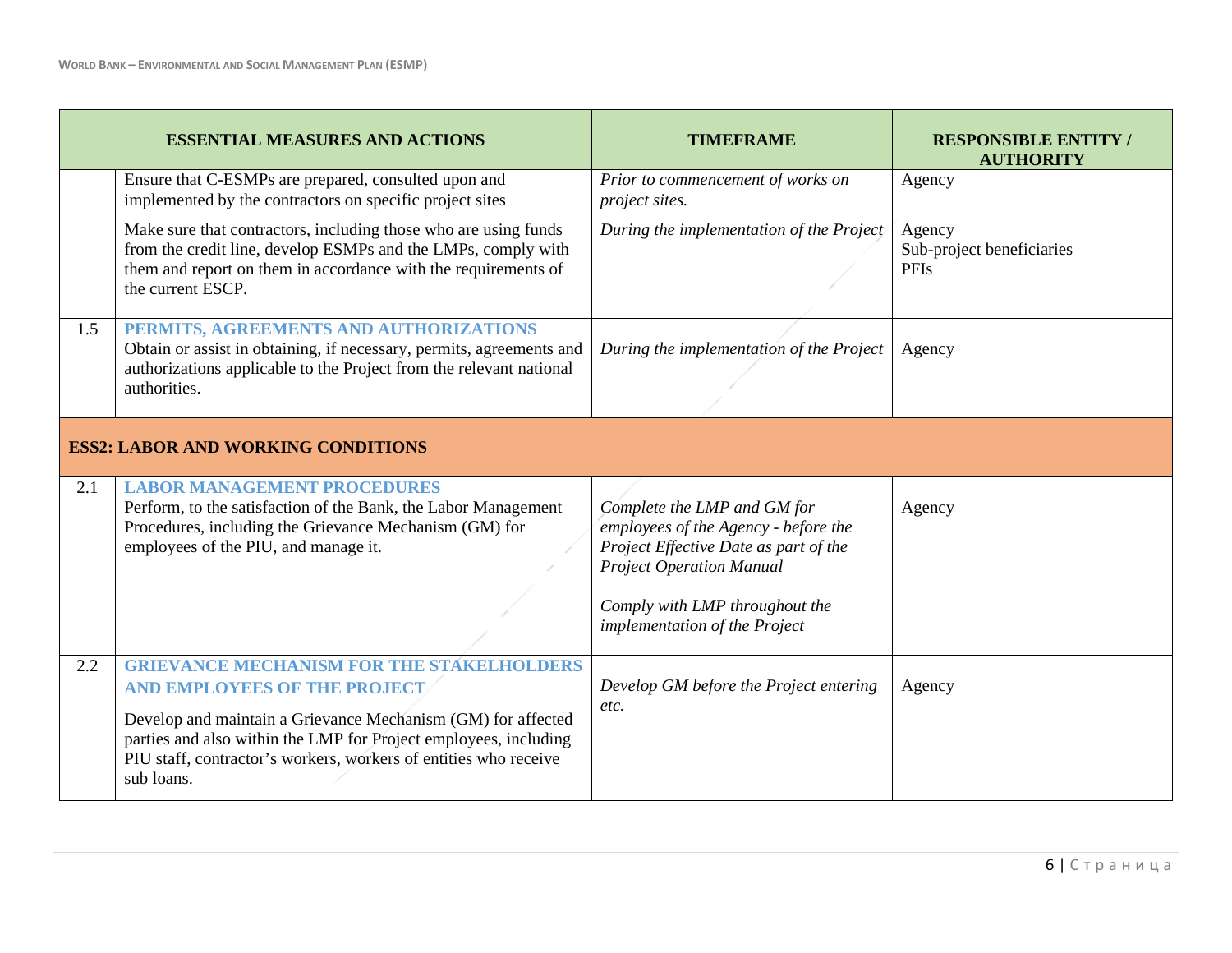|     | <b>ESSENTIAL MEASURES AND ACTIONS</b>                                                                                                                                                                                                                                                                                                                                                                                                  | <b>TIMEFRAME</b>                                                                                         | <b>RESPONSIBLE ENTITY /</b><br><b>AUTHORITY</b>    |
|-----|----------------------------------------------------------------------------------------------------------------------------------------------------------------------------------------------------------------------------------------------------------------------------------------------------------------------------------------------------------------------------------------------------------------------------------------|----------------------------------------------------------------------------------------------------------|----------------------------------------------------|
| 2.3 | OCCUPATIONAL HEALTH AND SAFETY MEASURES<br>(OHS)<br>Implement OHS measures in accordance with the applicable<br>national legislation, internal rules of the Executive Agency, ESS2<br>and the Guidelines on Environmental Protection of the World<br>Bank Group specified in the ESMF and LMP.                                                                                                                                         | During the implementation of the Project                                                                 | Agency<br><b>PFIs</b><br>Sub-project beneficiaries |
|     | Make sure that the relevant to the Project Contractor(s)<br>implements occupational safety measures as described in detail in<br>C-LMP. Project supervision activities that pertain to OHS<br>measures will be carried out in accordance with a detailed<br>checklist included in the ESMF.                                                                                                                                            | During the implementation of the Project                                                                 | Agency<br><b>PFIs</b><br>Sub-project beneficiaries |
| 2.4 | <b>SEA/SH ACTION PLAN</b><br>Plan may include, but not be limited to, codes of conduct and<br>regular training of workers on SEA/SH, as well as the need for<br>contractors to outline how they will implement measures for the<br>prevention, response and accountability of SEA/SH in line with<br>the requirements outlined by the ESMF/ESMP.                                                                                       | Before the effective Date of the Project<br>and maintain throughout the<br>implementation of the Project | Agency<br><b>PFIs</b><br>Sub-project beneficiaries |
|     | <b>ESS3: RESOURCE EFFICIENCY AND POLLUTION PREVENTION AND MANAGEMENT</b>                                                                                                                                                                                                                                                                                                                                                               |                                                                                                          |                                                    |
| 3.1 | RESOURCE EFFICIENCY AND ENVIRONMENTAL<br><b>POLLUTION PREVENTION AND MANAGEMENT</b><br>Assess the impact of waste generation, emissions and discharges<br>expected from agricultural production, food processing, use of<br>agrochemicals and pesticides, construction/rehabilitation works<br>and other activities supported by the Project, and include<br>appropriate mitigation measures into ESMPS for specific sub-<br>projects. | During the preparation of ESMPs for<br>specific sites                                                    | Agency<br><b>PFIs</b><br>Sub-project beneficiaries |
|     | Prepare, adopt, and implement specific pollution prevention<br>management plans, if needed.                                                                                                                                                                                                                                                                                                                                            | Adopt management plans prior to<br>tendering works and implement them<br>throughout the project lifetime |                                                    |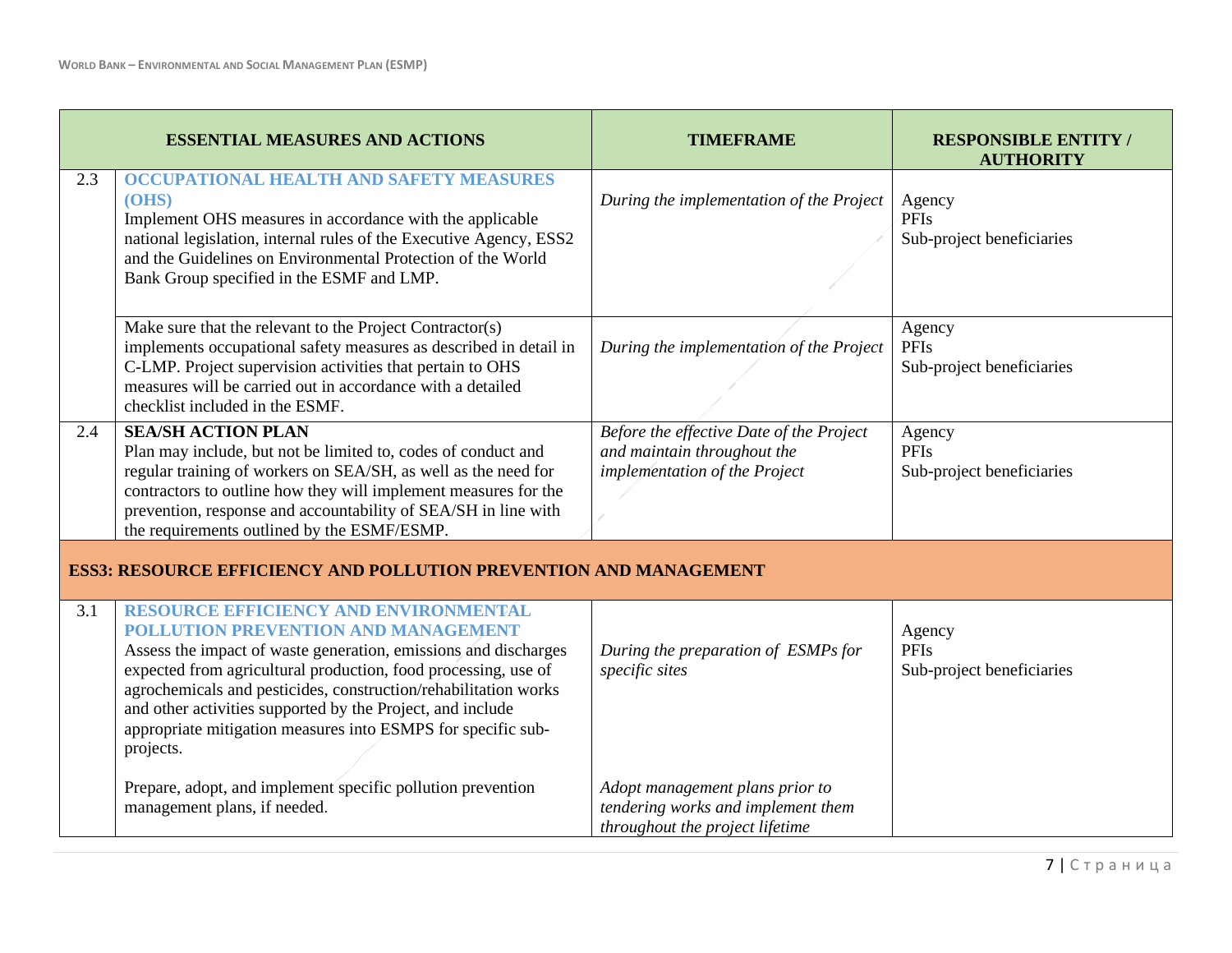|     | <b>ESSENTIAL MEASURES AND ACTIONS</b>                                                                                                                                                                                                                                                                                                                                                                    | <b>TIMEFRAME</b>                                                                                                                                                        | <b>RESPONSIBLE ENTITY</b><br><b>AUTHORITY</b>      |
|-----|----------------------------------------------------------------------------------------------------------------------------------------------------------------------------------------------------------------------------------------------------------------------------------------------------------------------------------------------------------------------------------------------------------|-------------------------------------------------------------------------------------------------------------------------------------------------------------------------|----------------------------------------------------|
| 3.2 | Ensure compliance of the carried out activities with site-specific<br>ESMP <sub>s</sub> .                                                                                                                                                                                                                                                                                                                | During the construction/rehabilitation of<br>civil works                                                                                                                | Agency<br><b>PFIs</b><br>Sub-project beneficiaries |
|     | <b>ESS4: COMMUNITY HEALTH AND SAFETY</b>                                                                                                                                                                                                                                                                                                                                                                 |                                                                                                                                                                         |                                                    |
| 4.1 | <b>TRAFFIC AND ROAD SAFETY</b><br>Include a requirement for bidders in the tender documentation<br>related to construction works to submit their Management<br>Strategies and Implementation Plans (MSIP) to address risks to<br>the environment, social safety, health and safety (ESHS) and the<br>ESHS Code of Conduct, and compel the Contractor(s) to act in<br>accordance with these requirements. | Include the requirement in the tender<br>documentation before the tender for<br>construction works<br>Ensure compliance throughout the<br>implementation of the Project | Agency<br><b>PFIs</b><br>Sub-project beneficiaries |
| 4.2 | <b>COMMUNITY HEALTH AND SAFETY</b><br>Ensure that the Contractor(s) of large infrastructure sub-projects<br>develops and implements a Public Health and Safety Plan to<br>manage specific risks and impacts on communities arising from<br>Project activities, including those related to Project workers and<br>the influx of labor.                                                                    | Develop measures within two months<br>after signing the contract<br>Implement measures throughout the<br>implementation of the Project                                  | <b>PFIs</b><br>Sub-project beneficiaries           |
|     | Ensure that the Contractor(s) of large infrastructure sub-projects<br>raises awareness of employees about the risks to local<br>communities associated with mitigation measures and actions to<br>reduce them.                                                                                                                                                                                           | During the implementation of the<br>Project                                                                                                                             | Agency<br><b>PFIs</b><br>Sub-project beneficiaries |
|     |                                                                                                                                                                                                                                                                                                                                                                                                          |                                                                                                                                                                         |                                                    |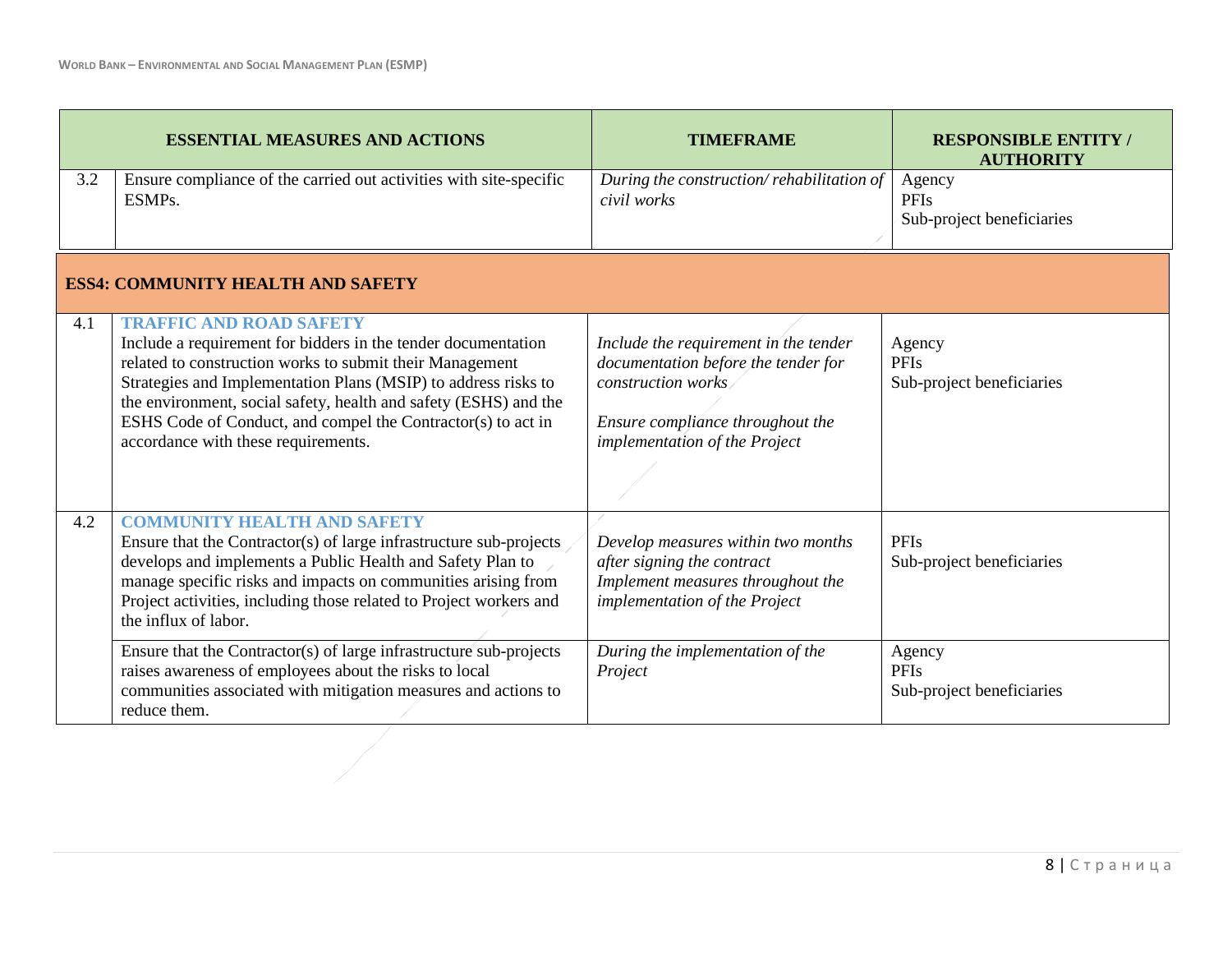| 4.3 | <b>Gender-Based Violence (GBV) or Sexual Exploitation</b><br>Include actions to prevent and reduce the risks of Sexual<br>Exploitation, Abuse and Sexual Harassment (SEA/SH) into the<br>site-specific ESMP in accordance with the ESMF and ensure their<br>implementation. This includes, but is not limited to, the<br>development and implementation of a Code of Conduct for all<br>employees, a mechanism to prevent gender-based violence, raising<br>awareness of all employees and community members about the<br>risks associated with GBV, and mitigation measures. | Before the start of works<br>Ensure compliance throughout the<br>implementation of the Project                          | Agency<br><b>PFIs</b><br>Sub-project beneficiaries |
|-----|-------------------------------------------------------------------------------------------------------------------------------------------------------------------------------------------------------------------------------------------------------------------------------------------------------------------------------------------------------------------------------------------------------------------------------------------------------------------------------------------------------------------------------------------------------------------------------|-------------------------------------------------------------------------------------------------------------------------|----------------------------------------------------|
| 4.4 | <b>SAFETY/SECURITY OF THE PERSONNEL</b><br>Development and implementation of measures and actions to assess<br>and manage risks to human safety/security in the communities<br>affected by the Project and for Project employees that may arise as<br>a result of the use of personnel safety systems.                                                                                                                                                                                                                                                                        | Develop meansures and actions before<br>employing security personnel<br>Implement throughout the life of the<br>Project | Agency<br><b>PFIs</b><br>Sub-project beneficiaries |
| 4.5 | <b>AWARENESS RAISING IN COMMUNITIES</b><br>For sub-projects involving substantial infrastructure (for example,<br>the construction of Innovative Polygons), hold sessions in each<br>community affected by the Project to raise awareness of health and<br>safety risks and inform about the rights and obligations of the<br>Contractor, as a prospect for grievance and compensation.                                                                                                                                                                                       | Before commencement of the works                                                                                        | Agency                                             |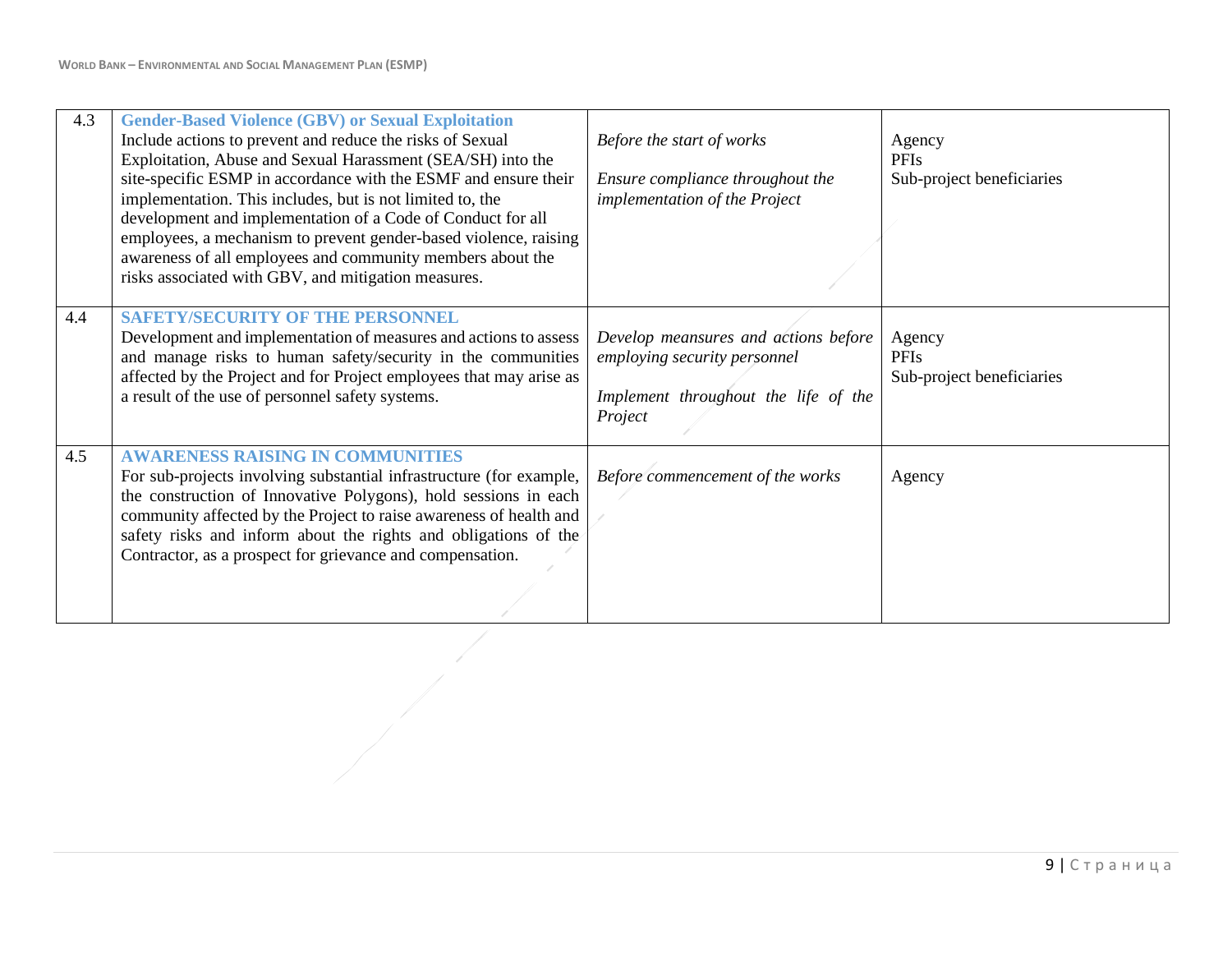| 4.6 | <b>PEST CONTROL</b><br>Check sub-projects for the need to purchase/apply pesticides and<br>fertilizers and apply the preventive and mitigation measures<br>outlined in the ESMF.<br>For sub-projects that require the use of pesticides, identify<br>methods of integrated pest management (IPM) related to these<br>sub-projects, raise awareness on IPM and promote its use in<br>parallel with chemical pest control.                                                                                                                                          | During the review of the sub-project<br>application<br>Monitor the implementation of the<br>pesticides and fertilizers preventive and<br>mitigation measures throughout sub-<br>project implementation.<br>Determine the applicable IPM methods<br>during the preparation of the sub-<br>project.<br>Promote the use of IPM throughout the<br>implementation of the sub-project. | Agency<br><b>PFIs</b><br>Sub-project beneficiaries |
|-----|-------------------------------------------------------------------------------------------------------------------------------------------------------------------------------------------------------------------------------------------------------------------------------------------------------------------------------------------------------------------------------------------------------------------------------------------------------------------------------------------------------------------------------------------------------------------|----------------------------------------------------------------------------------------------------------------------------------------------------------------------------------------------------------------------------------------------------------------------------------------------------------------------------------------------------------------------------------|----------------------------------------------------|
|     | <b>ESS5: LAND ACQUISITION, RESTRICTIONS ON LAND USE AND INVOLUNTARY RESETTLEMENT</b>                                                                                                                                                                                                                                                                                                                                                                                                                                                                              |                                                                                                                                                                                                                                                                                                                                                                                  |                                                    |
| 5.1 | <b>RESETTLEMENT PLAN</b><br>This ESS is not relevant to the Project.                                                                                                                                                                                                                                                                                                                                                                                                                                                                                              |                                                                                                                                                                                                                                                                                                                                                                                  |                                                    |
|     | Activities that could lead to the potential for temporary or permanent forced land acquisition, restrictions on land use, economic activities or access to<br>resources to households, legal entities regardless of the type of legal ownership will be excluded from financing under this Project. The ESMF<br>provided a social screening form and based on the screening results, any activity involving involuntary land acquisition, coercion to acquire land, or<br>negative impacts on economic livelihoods and standards will be excluded from financing. |                                                                                                                                                                                                                                                                                                                                                                                  |                                                    |

### **ESS6: BIODIVERSITY CONSERVATION AND SUSTAINABLE MANAGEMENT OF LIVING NATURAL RESOURCES**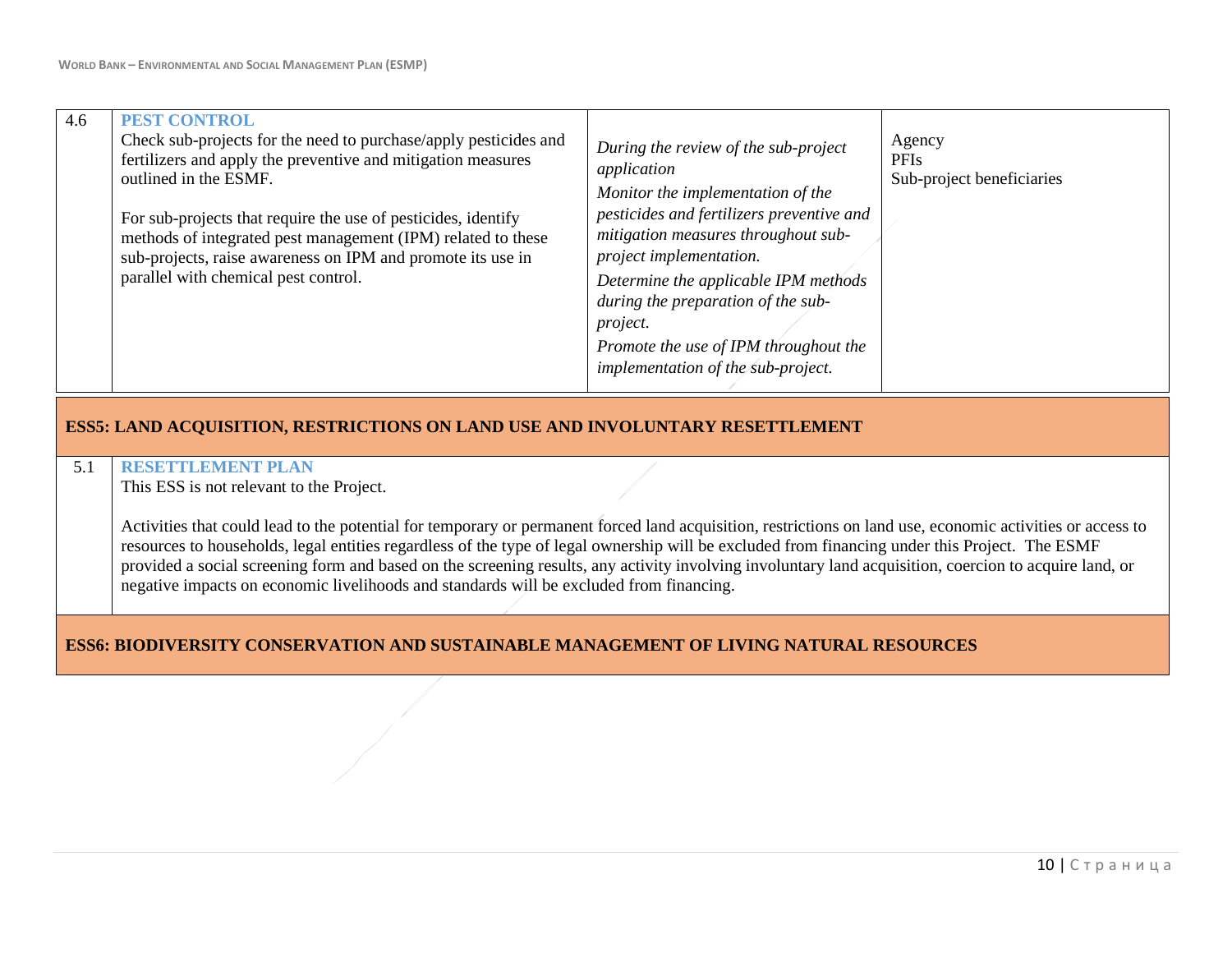| 6.1 | <b>ISSESSMEN</b><br>ON<br>RISKS<br><b>IMPACTS</b>                                                   |                                       |        |
|-----|-----------------------------------------------------------------------------------------------------|---------------------------------------|--------|
|     | <b>BIODIVERSITY</b>                                                                                 |                                       |        |
|     | In accordance with the requirements of the ESMF, conduct a                                          | During preparation of site-specific   | Agency |
|     | preliminary assessment the site of each of the activities/sub-                                      | ESMPs and throughout the project life | PFIs   |
|     | projects proposed for financing with respect to their risks and                                     | cycle                                 |        |
|     | adverse impacts on biodiversity and habitats and avoid them.                                        |                                       |        |
|     | Where avoidance is not possible, make sure that all measures to                                     |                                       |        |
|     | minimize risks and adverse impacts and restore biodiversity in                                      |                                       |        |
|     | accordance with mitigation hierarchy provided in ESS1 are                                           |                                       |        |
|     | included ins site-specific ESMPs and properly implemented.                                          |                                       |        |
|     |                                                                                                     |                                       |        |
|     | Prepare and implement a stand-alone Biodiversity Management                                         |                                       |        |
|     | Plan (BMP) where significant risks and adverse impacts are                                          |                                       |        |
|     | identified                                                                                          |                                       |        |
|     |                                                                                                     |                                       |        |
|     | Activities/sub-projects associated with significant risks and                                       |                                       |        |
|     | adverse impacts on critical habitats will be excluded from Project                                  |                                       |        |
|     | financing. These requirements will apply to all Project activities,                                 |                                       |        |
|     | including sub-projects financed under the credit line.                                              |                                       |        |
|     |                                                                                                     |                                       |        |
|     | ESS7: INDIGENOUS PEOPLES/SUB-SAHARAN AFRICAN HISTORICALLY UNDERSERVED TRADITIONAL LOCAL COMMUNITIES |                                       |        |
|     |                                                                                                     |                                       |        |
|     |                                                                                                     |                                       |        |
|     |                                                                                                     |                                       |        |

This Standard is not relevant, as there are no communities in Uzbekistan that meet the ESS's definition of Indigenous Peoples.

| <b>ESS 8: CULTURAL HERITAGE</b> |                                                                                                                     |                                                                  |                                     |  |
|---------------------------------|---------------------------------------------------------------------------------------------------------------------|------------------------------------------------------------------|-------------------------------------|--|
| 8.1                             | <b>CHANCE FINDS</b><br>Make sure that the procedure of chance finds described in the                                | During the preparation of site-specific                          | Agency                              |  |
|                                 | ESMF is reflected in each of the site-specific ESMPs for works<br>inducing excavations, earthworks and demolitions. | <i>ESMPs</i>                                                     | <b>Beneficiaries</b><br><b>PFIs</b> |  |
|                                 | Ensure the implementation of the procedure of chance finds                                                          |                                                                  |                                     |  |
|                                 | included in each of the site-specific ESMPs for works leading to<br>excavations, earthworks and demolitions         | During the implementation of the sub-<br>projects and activities |                                     |  |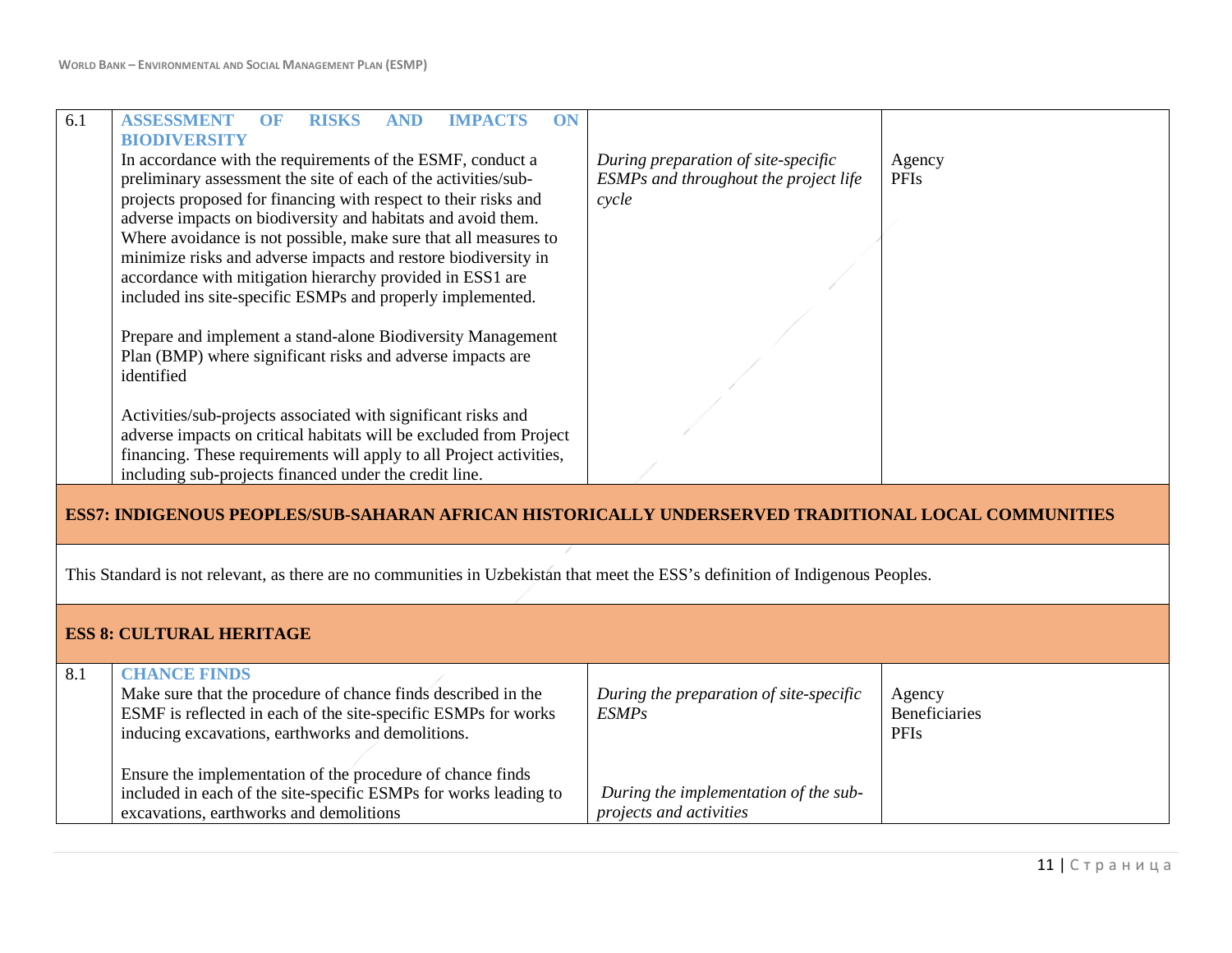| 8.2 | PHYSICAL CULTURAL HERITAGE (PCH)<br>Make sure that all activities/sub-projects with significant risks and<br>adverse impacts on physical cultural heritages will be excluded<br>from Project financing. These requirements will also apply to all<br>Project activities, including sub-projects financed under a credit<br>line.                                                                                                                                                             | During sub-projects/activities<br>validation process                                                                                                                                                                                                                 | PFIs<br>Agency        |
|-----|----------------------------------------------------------------------------------------------------------------------------------------------------------------------------------------------------------------------------------------------------------------------------------------------------------------------------------------------------------------------------------------------------------------------------------------------------------------------------------------------|----------------------------------------------------------------------------------------------------------------------------------------------------------------------------------------------------------------------------------------------------------------------|-----------------------|
|     | <b>ESS9: FINANCIAL INTERMEDIARIES</b>                                                                                                                                                                                                                                                                                                                                                                                                                                                        |                                                                                                                                                                                                                                                                      |                       |
| 9.1 | Make sure that the Project Credit Line Manual sets out the PFIs'<br>responsibilities to comply with the requirements of ESS9 and<br>ESMF of the Project, LMPs and Stakeholder Engagement Plan<br>(SEP), including all relevant actions specified in this ESCP.                                                                                                                                                                                                                               | Before the commencement of funds<br>allocation as part of the Regulations on<br>Using the Credit Line                                                                                                                                                                | Agency                |
| 9.2 | <b>ESMS</b><br>Prepare, adopt, , maintain and implement satisfactorily an<br>Environmental and Social Management System (ESMS) within<br>the PFIs, including the general E&S Policy and acceptable to the<br>Agency and the Bank.                                                                                                                                                                                                                                                            | Prior to the commencement of funds<br>allocation to the relevant PFIs as part<br>of the Subsidiary Credit/Loan<br>Agreement with the PFIs.<br>the ESMS is maintained and operated<br>throughout the entire period of the<br>Project.                                 | Agency<br><b>PFIs</b> |
| 9.3 | <b>FINANCIAL INTERMEDIARIES - ORGANISATIONAL</b><br><b>CAPACITY</b><br>Create and/or maintain organizational capacity and competencies<br>to implement Environmental and Social Management System<br>(ESMS) in each PFI with clearly defined roles and responsibilities,<br>including the appointment of one Environmental and one Social<br>Safeguards specialists responsible for the selection of sub-projects<br>screening, risk assessment and monitoring of E&S related<br>activities. | Prior to the commencement of funds<br>allocation to the relevant PFIs as part<br>of the Subsidiary Credit/Loan<br>Agreement with the PFIs. Once<br>established, designated E&S specialists<br>recruited and operate throughout the<br>Project implementation period. | <b>PFIs</b>           |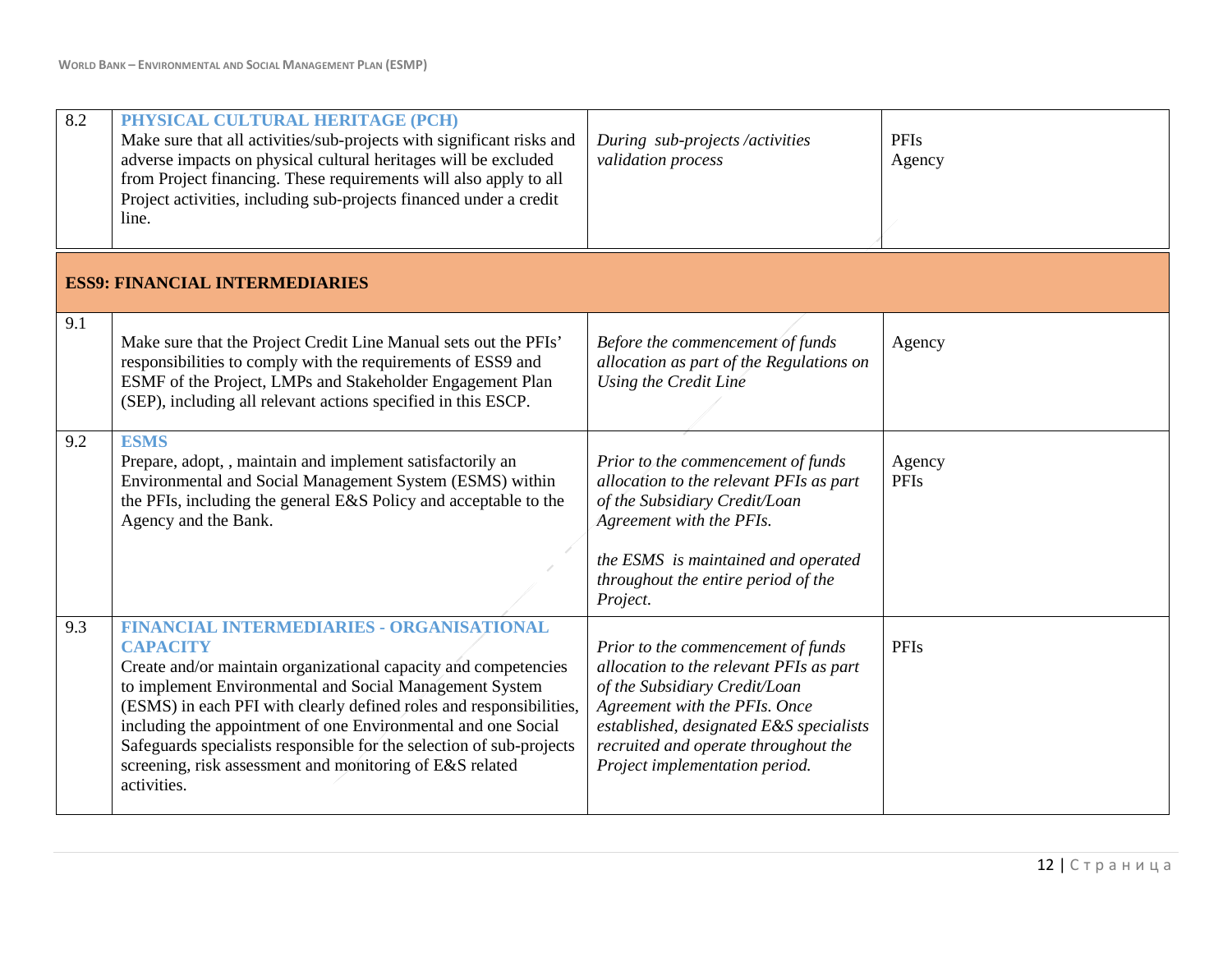| 9.4  | <b>REPRESENTATIVE OF SENIOR MANAGEMENT:</b><br>Designate a representative from senior management of the PFI,<br>who will bear overall responsibility for the environmental and<br>social performance of the credit line and the sub-projects of the<br>PFI to be financed. | Designate representatives prior to the<br>commencement of funds allocation to the<br>relevant PFI as part of the Subsidiary<br>Credit/Loan Agreement with the PFI.<br>designated<br>representatives<br>Retain<br>during the entire term of the credit line. | PFIs   |  |  |  |
|------|----------------------------------------------------------------------------------------------------------------------------------------------------------------------------------------------------------------------------------------------------------------------------|-------------------------------------------------------------------------------------------------------------------------------------------------------------------------------------------------------------------------------------------------------------|--------|--|--|--|
|      | <b>ESS10: STAKEHOLDER ENGAGEMENT AND INFORMATION DISCLOSURE</b>                                                                                                                                                                                                            |                                                                                                                                                                                                                                                             |        |  |  |  |
| 10.1 | <b>STAKEHOLDER ENGAGEMENT PLAN</b><br>Update, disclose, adopt, and implement the SEP consistent with<br>ESS10, in a manner acceptable to the Bank.                                                                                                                         | Disclose SEP before the Effective Date<br>of the Project and updated within the 30<br>days if necessary.<br>Implement and update SEP<br>semiannually throughout the Project<br>implementation.                                                              | Agency |  |  |  |